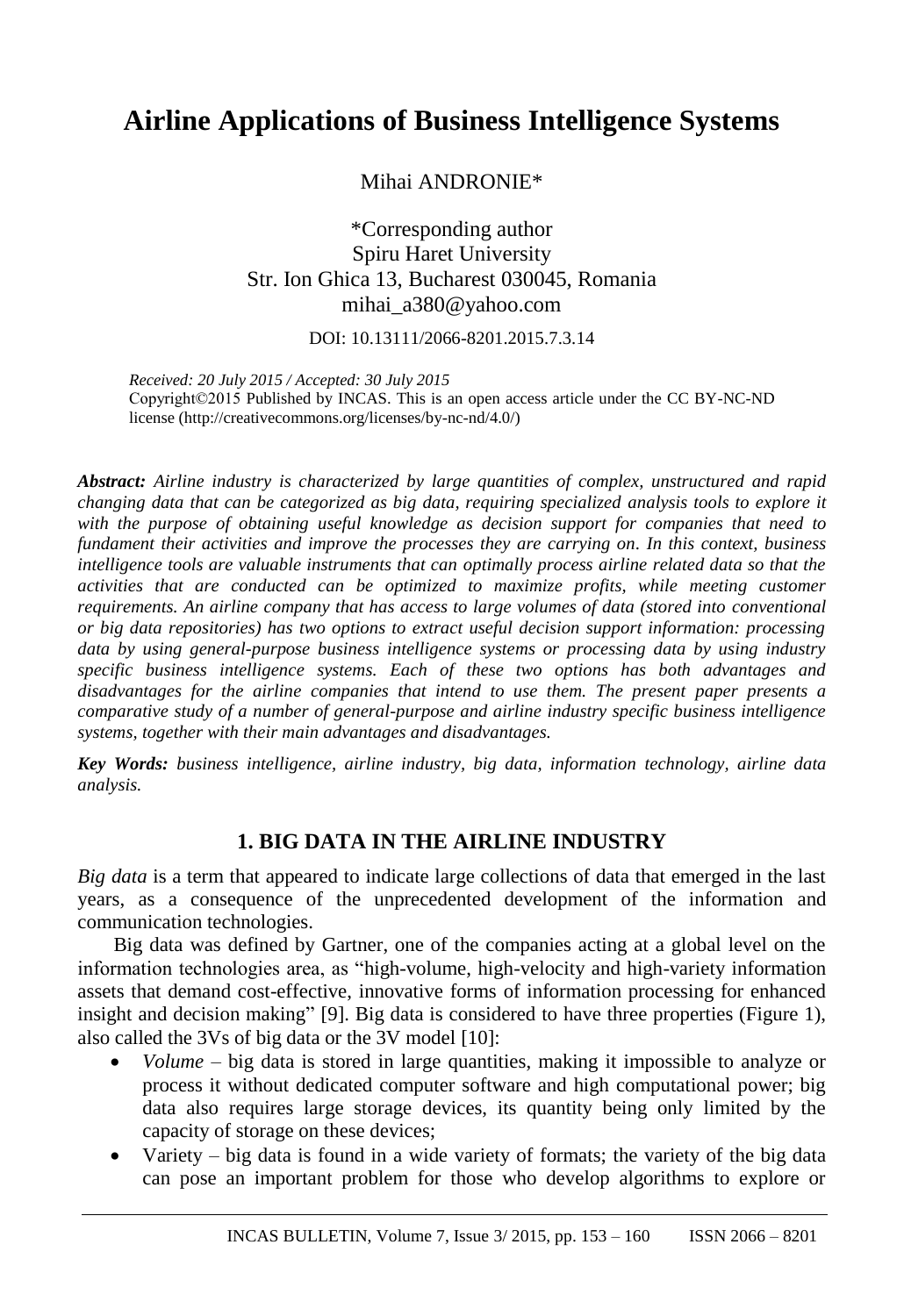process it; its variety also makes big data exploration much more challenging than conventional data sources such as structured data warehouses or relational databases.

 Velocity – big data is generated almost continuously from different technological or economic processes, such as those found in the airline industry: data related to air traffic, data coming from sensors in airplanes etc.



Figure 1. The three properties of big data

Additionally to the three previously mentioned properties of big data, there is a fourth one that can be mentioned: veracity [8]. Veracity refers to the poor quality of bug data. Large quantities of data come from uncertain sources and is unverified (for example data from the internet, like webpages, news etc.). Because of the veracity of data, contradictory results can be obtained during the analysis process with negative consequences regarding perceived reliability of big data analysis products. According to the IBM Big Data & Analytics Hub [8], one out of three business leaders doesn't trust the information used to make decisions and over 3 trillion dollars per year are spent due to inaccurate data. In this context, leveraging unstructured data for enterprise analytics is seen as an important factor [2].

Airline industry, as other similar industries, generates huge quantities of data (that can be considered *big data*, having all the properties previously described), this fact being both an opportunity and, in the same time, a challenge for the companies doing business in this area.

The accumulation of large data volumes in the aviation industry, as in other fields of activity, can be seen as an opportunity to exploit these data through specialized tools, obtaining valuable information that can be used by managers and other people in charge to develop and improve the processes that are carried on by the aviation companies. According to a paper published in 2013, "Airlines, airports, aircraft manufacturers, suppliers, governments and others in the global aviation space depend on data for operational planning and execution. Complex and concurrent data sets create immense technical and human challenges in collecting, sorting, and mining aviation databases. Aviation data sets exceed the capabilities of desktop computing" [1].

Aviation data come in large volumes, having varied formats and continuously, having all the characteristics of *big data*. *Big data* with provenance from the airline industry, according to the paper *Cross-Platform Aviation Analytics Using Big-Data Methods* can have multiple sources: flight tracking data, passenger information, airport operations, aircraft information, weather data, airline information, market information and air safety reports [1].

It has to be noted the fact that, even if the eight types of information previously mentioned are in some way interconnected, none of them can be used independently to form a global image about the airline industry domain. For this reason, we have to use the available information in correlation to obtain reports that are valid and useful for the airline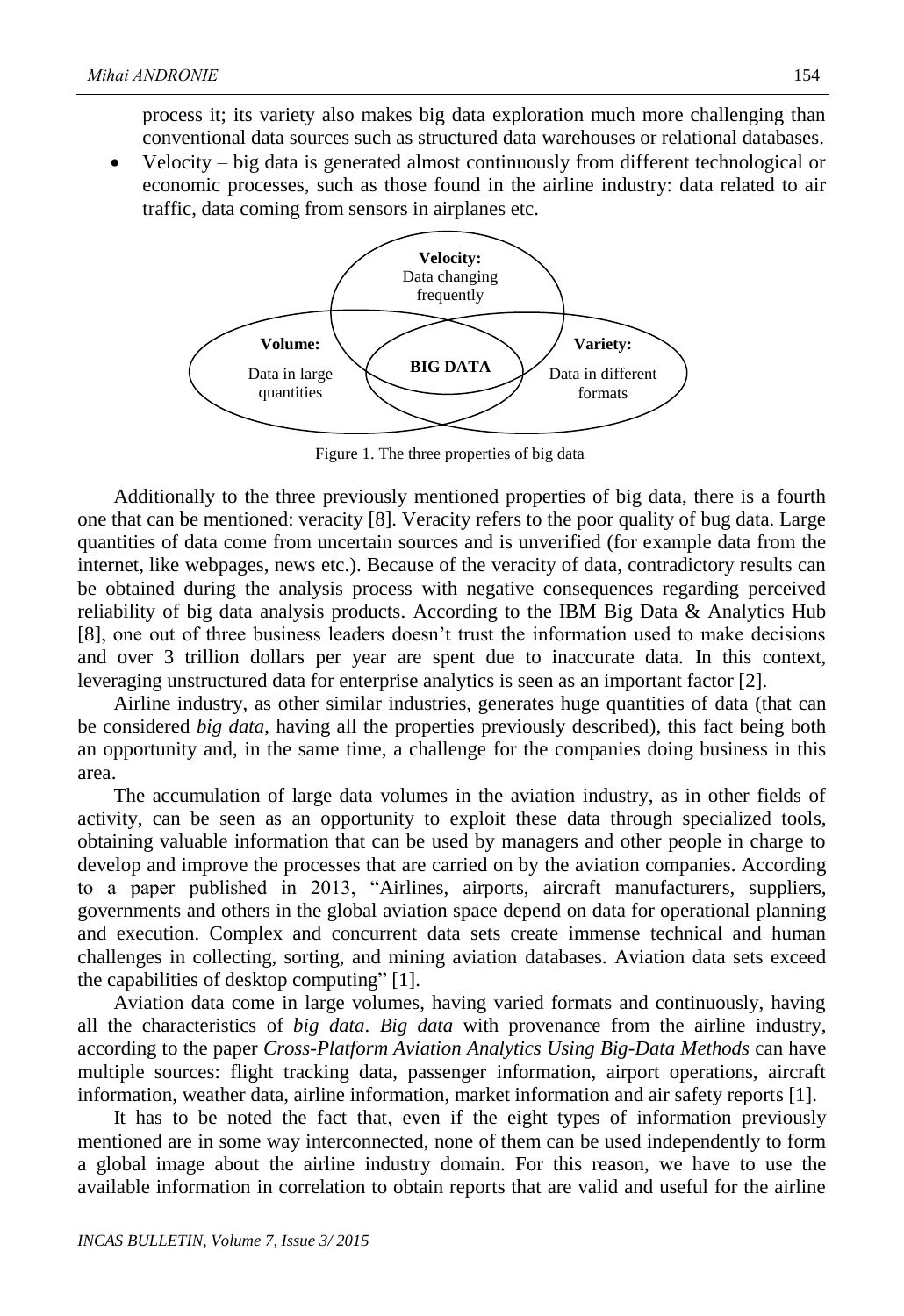companies' managers. In this context, integration of available data appears to be the best action before data processing.

In Figure 2 is presented the proposed data circuit, from the provenance of data to their integration and processing through business intelligence systems.



Figure 2. Aviation industry - data sources and processing

As it can be observed from the previous figure, data coming from various sources in the aviation industry are integrated into a common big data repository before they can be analyzed using specialized software.

To explore big data and offer decision support at all levels in a company special software systems have to be used, also known as *business intelligence*/ *business intelligence type systems*.

# **2. BUSINESS INTELLIGENCE SYSTEMS, INSTRUMENTS TO EXPLORE BIG DATA FROM THE AIRLINE INDUSTRY**

Business intelligence systems received many definitions, some of which are outlined in the present section. As will be seen, business intelligence instruments can be applied to extract useful business information from the big data repositories associated with the airline industry. According to the book "*Business Intelligence Success Factors: Tools for Your Business in the Global Aligning Economy*" published in 2009, business intelligence (BI) is "a set of methodologies, theories, architectures and technologies that are used to transform raw data into useful information necessary for organizations to improve the economic activities that they are carrying" [5].

Chaudhuri and Narasayya define business intelligence as "a collection of decision support technologies for the enterprise aimed at enabling knowledge workers such as executives, managers and analysts to make better and faster decisions" [4].

Business intelligence is defined as "providing accurate information to the right people at the right time. The term means also the capability to transform existing data into information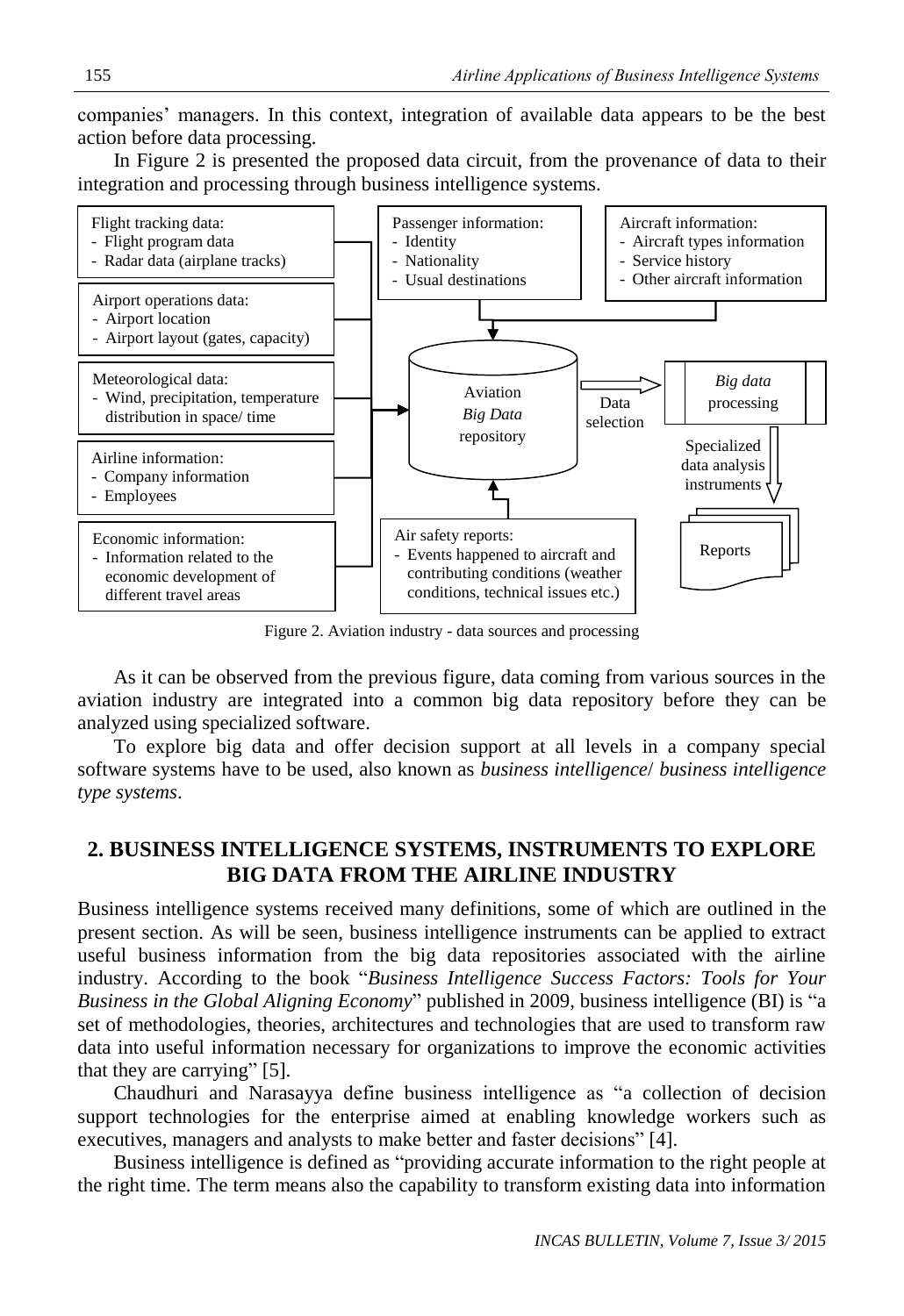that everyone in the organization can trust and which they can use to adopt effective decisions" [6].

Howson Cindi, in *Successful Business Intelligence* published in 2013, gives another definition to the concept of business intelligence. According to the author, business intelligence is a technology that allows people from all levels of an organization to access, interact and process data for an enterprise's management, to improve its performance, to discover new opportunities and to work more efficiently [7].

Techopedia [11] presents the main characteristics of *business intelligence* systems, defined as software used to collect data from separate data warehouses or data collections, which are in the same time connected in a stack type architecture with the purpose of processing and using them for solving different business problems. According to Techopedia, the essential functionalities of *business intelligence* systems are:

- Business processes performance and objectives achievement measurement (having benchmarking purposes) – for example measuring the process performances of an airline company related to the others, with the opportunity to improve one's processes in accordance to the best practices available at the moment;
- Quantitative analysis by predictive analytics, predictive modeling, business process modeling, statistical analysis – for example, by making predictions related to the passengers habits of travel, an airline company can optimize the schedule of aircraft, service intervals, stocks etc.;
- Reporting at department level or enterprise level through various techniques an essential feature for any company, regardless of its domain of activity;
- Ability to use different tools to enable both entities inside and outside of the company to work through electronic data interchange (EDI) or by data sharing;
- Using knowledge management software to identify information within the company and make them available to those interested – mainly the managers of the company who can adopt informed decisions according to the results offered by the system;
- Using specific methodologies and procedures for implementing interactive information gathering techniques.

Big data poses new requirements to business intelligence tools. In this context, "traditional techniques, models, and methods must be redefined to provide decision makers with service of data analysis through the cloud and from big data" [3].

Taking into account the facts previously presented, it can be concluded that *business intelligence* systems for the airline companies are designed to optimally process airline related data so that the activities that are conducted can be optimized to maximize profits, while meeting customer requirements.

# **3. COMPARATIVE STUDY OF BUSINESS INTELLIGENCE SYSTEMS USED BY THE AIRLINE INDUSTRY**

A company that has access to large volumes of data (stored into big data repositories) has two options to extract useful decision support information:

- Processing data by using general purpose *business intelligence* systems;
- Processing data by using industry specific *business intelligence* systems.

The general purpose business intelligence systems have the advantage that they are usually the most advanced systems on the market, with functionalities that make them suitable for analyzing big airline related data in a timely manner, having interactive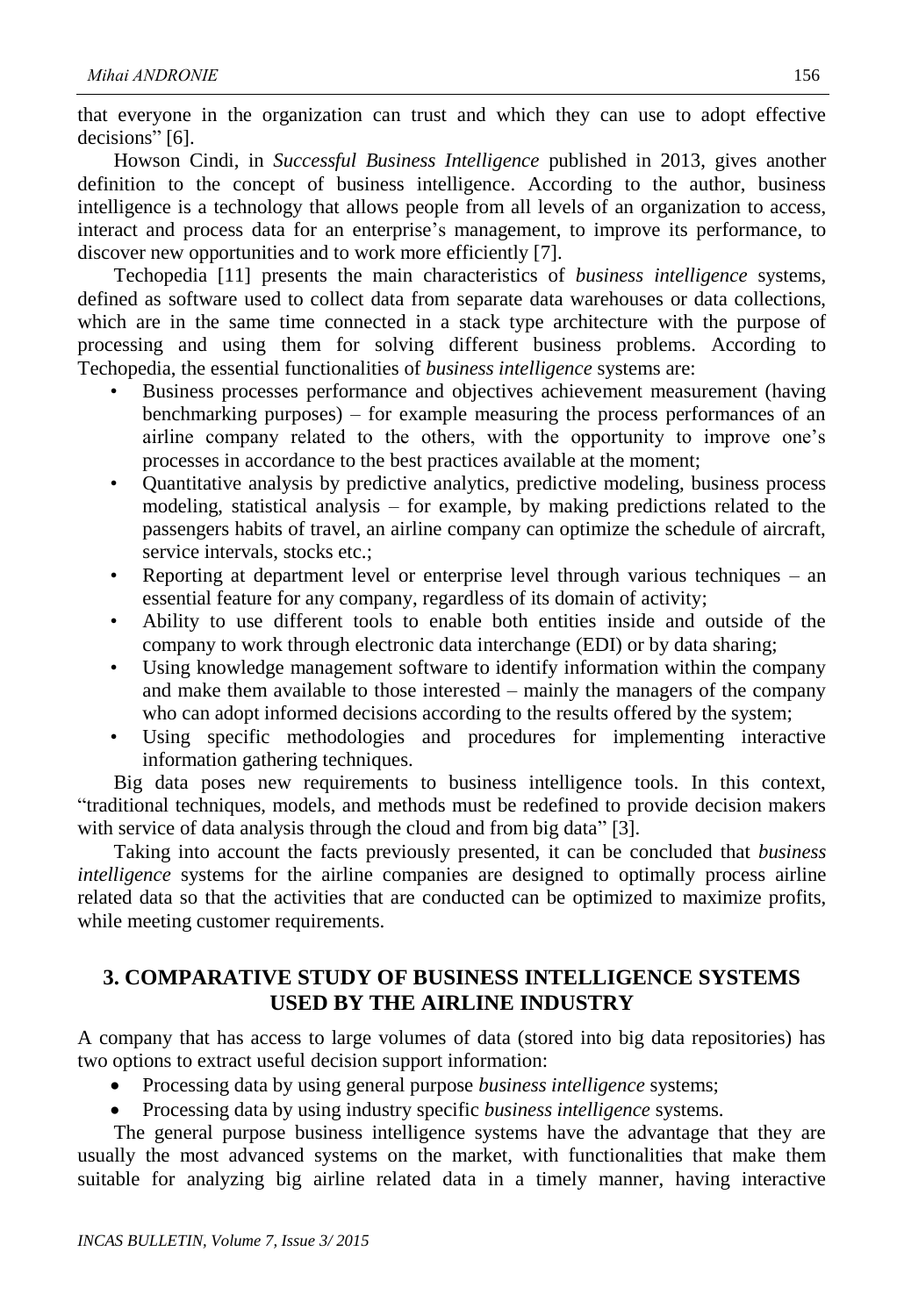interfaces for presenting the analysis results. These types of business intelligence systems are the most flexible on the market, their functionalities being designed to fit a wide variety of companies. However, the specialized business intelligence systems may need to be customized on the data available to the airline companies and to their individual needs.

On the other hand, the specialized business intelligence systems designed for companies carrying on activities in the airline industry are designed around the necessities of airline companies. They have functionalities that enable them to offer answers to specific problems, being more specialized tools.

### *General-purpose business intelligence tools*

Some of the best known *business intelligence* software products will be analyzed in the present section with the purpose of making a comparison between them and outlining the advantages and disadvantages of using such tools in the airline industry.

Table 1 presents some general-purpose business intelligence tools, together with their advantages and disadvantages. The advantages and disadvantages presented are synthetized after consulting several dedicated websites with users' opinions.

| No. | <b>Business</b><br>intelligence<br>software<br>product           | <b>Advantages</b>                                                                                                                                                                                                                                                                                                                                                                             | <b>Disadvantages</b>                                                                                                                                                                                                                                                                                           |
|-----|------------------------------------------------------------------|-----------------------------------------------------------------------------------------------------------------------------------------------------------------------------------------------------------------------------------------------------------------------------------------------------------------------------------------------------------------------------------------------|----------------------------------------------------------------------------------------------------------------------------------------------------------------------------------------------------------------------------------------------------------------------------------------------------------------|
| 1.  | <b>IBM</b> Cognos<br><b>Business</b><br>Intelligence<br>Software | • Multiple analysis tools:<br>What if analysis;<br>$\circ$<br>Trend analysis;<br>$\circ$<br>Advanced analysis;<br>$\circ$<br>Analytical reporting;<br>$\circ$<br>• Self-service functionality – enables<br>working offline or on mobile devices;<br>• Interactive dashboard, friendly user<br>interfaces;<br>• Interactive operation for multiple<br>users:<br>• Integration with other APIs; | • Relatively high entry cost<br>compared to other similar<br>software products;<br>• Not designed for beginner<br>or inexperienced users;<br>• Difficult error tracking as<br>error messages contain little<br>useful information;<br>• Large installer compared to<br>other similar software<br>products;     |
| 2.  | <b>Birst Software</b>                                            | • Compatible with a wide array of data<br>sources:<br>• Refines multiple heterogeneous data<br>into a uniform business data tier;<br>• Assures accuracy and consistency of<br>data;<br>• Interactive dashboard, friendly user<br>interfaces;<br>• Works on both cloud and local data;<br>• Easy to integrate with other products;                                                             | • Administration operations<br>are more difficult than on<br>other similar software<br>products;<br>• Needs good system<br>resources to offer results in<br>a timely manner;<br>• Some users complain about<br>the user interface which<br>they say is a bit confusing;<br>• High cost for small<br>companies; |
| 3.  | <b>SAP Business</b><br>Objects<br>business                       | • Multiple analysis tools:<br>Ad-hoc analysis;<br>$\circ$<br>OLAP:<br>$\circ$                                                                                                                                                                                                                                                                                                                 | • The software interface is not<br>very user friendly according<br>to some users:                                                                                                                                                                                                                              |

#### Table 1. General-purpose *business intelligence* products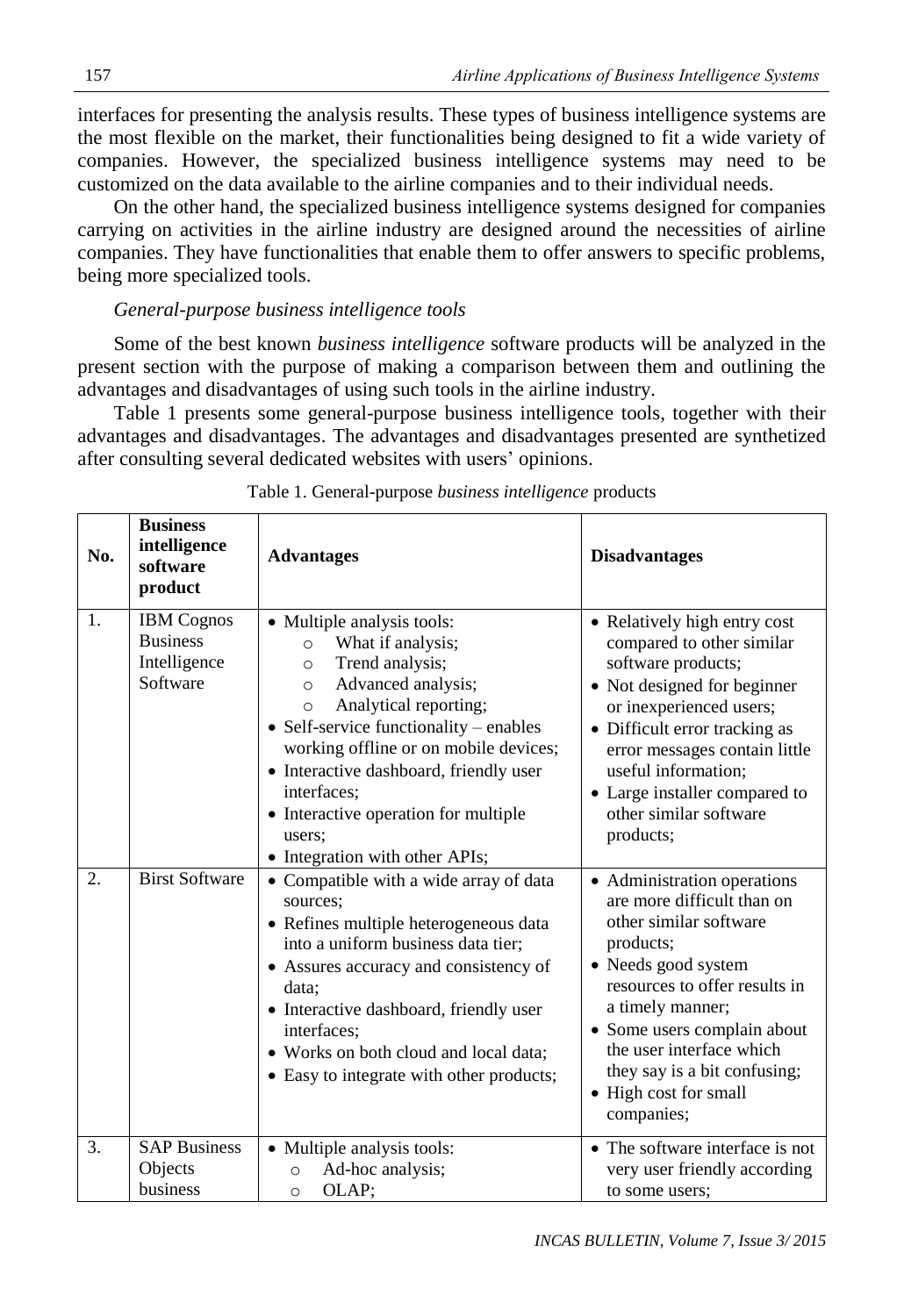|    | intelligence                                                         | Predictive analysis;<br>$\circ$<br>Trend indicators;<br>$\circ$<br>• Works on both on premises and cloud<br>data:<br>• Users can easily retrieve their own data<br>without technical support;<br>· Mobile device compatible;<br>• SAP offers training for the users;                                                                                                                                                                                                     | • Users need to have minimal<br>tech knowledge to use this<br>software;<br>• Confusing licensing for the<br>customers;<br>• Maintenance costs have to<br>be considered;                                         |
|----|----------------------------------------------------------------------|--------------------------------------------------------------------------------------------------------------------------------------------------------------------------------------------------------------------------------------------------------------------------------------------------------------------------------------------------------------------------------------------------------------------------------------------------------------------------|-----------------------------------------------------------------------------------------------------------------------------------------------------------------------------------------------------------------|
| 4. | Oracle<br><b>Business</b><br>Intelligence<br>Foundation<br>Suite 11g | • Multiple analysis tools:<br>Ad-hoc analysis;<br>$\circ$<br>OLAP;<br>$\Omega$<br>Predictive analysis;<br>$\circ$<br>Profit analysis;<br>$\circ$<br>· Ideal to both small and large users;<br>• Works on both on premises and cloud<br>data:<br>• Works on both traditional data sources<br>and big data;<br>• Users can easily retrieve their own<br>data without technical support;<br>• Accessible cost for small companies;<br>• Includes eight dedicated platforms; | • Difficult and costly<br>customization for a<br>company's needs;<br>• Upgrade a little difficult as<br>reported by a number of<br>users;<br>• Complex interface for the<br>users;                              |
| 5. | Tableau<br>business<br>intelligence                                  | • Multiple analysis tools:<br>Ad-hoc analysis;<br>$\circ$<br>OLAP;<br>$\circ$<br>Predictive analysis;<br>$\circ$<br>Trend indicators;<br>$\circ$<br>• Can handle local or cloud data but<br>intended mainly for cloud data;<br>• Simple to use intuitive interface;<br>• Fast operating platform;<br>• Mobile devices compatibility;                                                                                                                                     | • Costly for small to medium<br>businesses;<br>• Some users complain about<br>OLAP functionalities being<br>relatively slow;<br>• The great complexity of the<br>product makes it confusing<br>to novice users; |
| 6. | Microsoft<br><b>SharePoint</b><br>business<br>intelligence           | • Microsoft Office compatibility (MS<br>Excel, MS PowerPoint etc.);<br>$\bullet$ Web based application $-$ easily<br>accessible to different people;<br>• Multiple analysis tools:<br>Ad-hoc analysis;<br>$\circ$<br>Predictive analysis;<br>$\circ$                                                                                                                                                                                                                     | • Does not work on all mobile<br>devices;<br>• Requires some tech<br>knowledge from users;<br>• May require additional<br>technical support inside the<br>company.                                              |

Airline companies can use with success any of the business intelligence software products described in the previous table. As airlines are usually large companies, they have to choose business intelligence software that best suits their needs, offering business solutions at all company levels.

## *Airline specific business intelligence products*

Over the last years, some business intelligence systems specific to the airline industry were developed. These systems are optimized to operate on data specific to the airline industry as presented in the first part of the present paper.

Two of the most used airline industry specific business intelligence products are presented in Table 2, with their main characteristics as advertised on the official websites.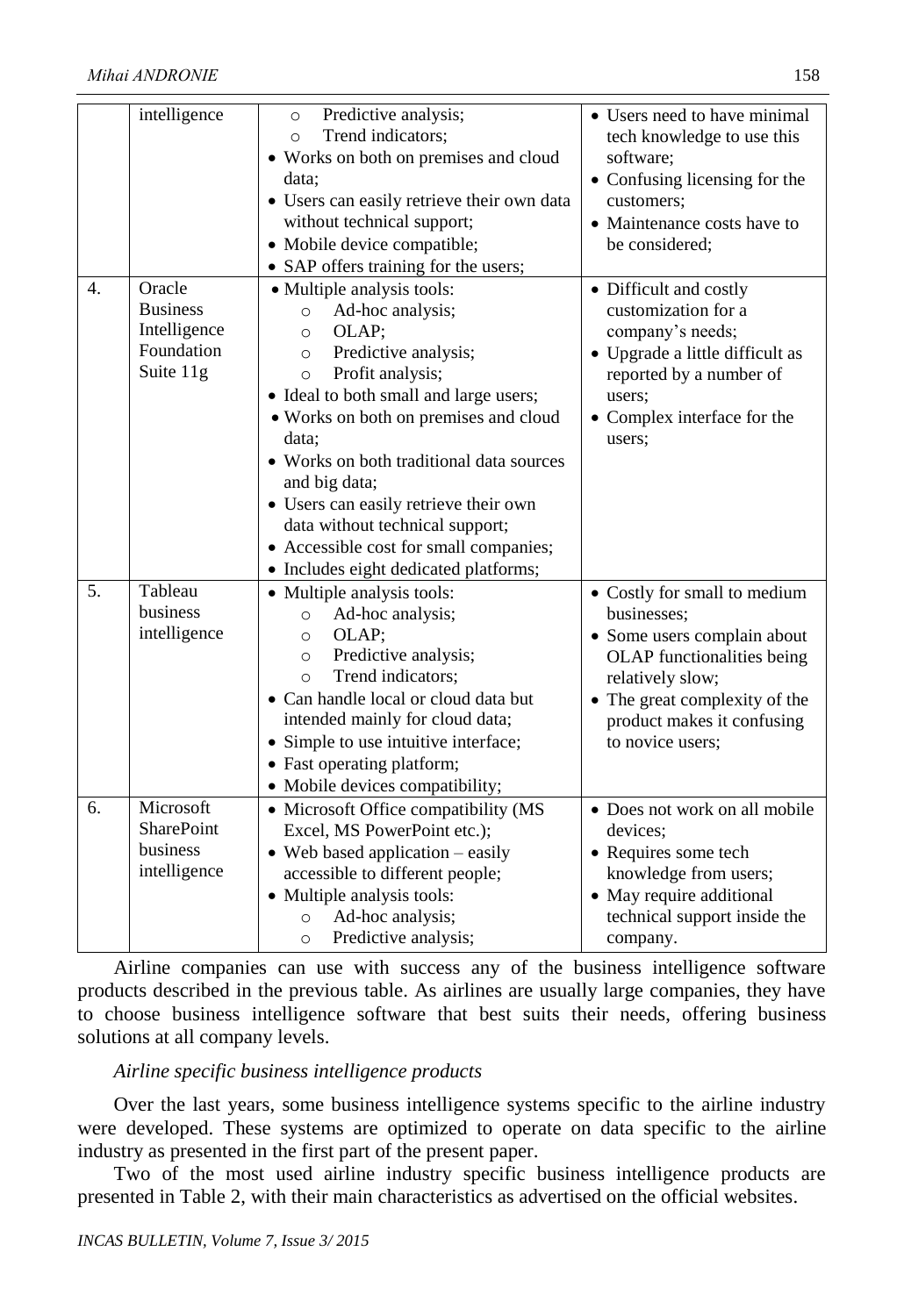| No. | <b>Business intelligence software</b><br>product           | <b>Main characteristics</b>                                                                                                                                                                                                                                                                                                                                                                                                                                                                                                                                                                                                |
|-----|------------------------------------------------------------|----------------------------------------------------------------------------------------------------------------------------------------------------------------------------------------------------------------------------------------------------------------------------------------------------------------------------------------------------------------------------------------------------------------------------------------------------------------------------------------------------------------------------------------------------------------------------------------------------------------------------|
| 1.  | <b>Teradata Airline Decisions</b>                          | • Passenger management functionalities that helps<br>airlines to maximize airplane usage while avoiding<br>overbooking;<br>• Shows passenger trends/ behavior according to the<br>available data;<br>• Offers insight into the causes of trends that are<br>observed;<br>• Multiple analysis tools:<br>Ad-hoc analysis;<br>$\circ$<br>Exception alerts;<br>$\circ$                                                                                                                                                                                                                                                         |
| 2.  | IATA Business Intelligence &<br><b>Statistics Services</b> | • Multiple tools designed for the airline industry;<br>• Is different from other business intelligence software<br>providers through the fact that it also offers access to<br>industry specific data;<br>• Access to airline specific databases<br>(AirportIS<br>database);<br>• Benchmarking tools related to customer satisfaction<br>(AirSAT);<br>• Different reports related to the airline industry (cargo,<br>market analysis etc.);<br>• Is useful not only to airline companies, but also to other<br>agents operating in the transportation domain;<br>• Offered at a global level, with globally gathered data; |

Table 2. Airline industry specific business intelligence products

It can be observed that airline industry specific *business intelligence* tools come with some facilities that are essential for the companies acting in this field of activity. The availability of airline specific data is a big advantage for such companies, a known fact being that the results obtained through such software products cannot be better than the available data.

### **4. CONCLUSIONS**

Airline industry, as other similar industries, generates huge quantities of data (that can be considered big data, having properties like high volume, velocity and variety), this fact being both an opportunity and, in the same time, a challenge for the companies doing business in this area. The accumulation of large data volumes in the aviation industry, as in other fields of activity, can be seen as an opportunity to exploit these data through specialized tools, obtaining valuable information that can be used by managers and other people in charge to develop and improve the processes that are carried on by aviation companies.

In the presented context, data coming from various sources in the aviation industry has to be integrated into a common big data repository before being analyzed by means of specialized software. To explore big data and offer decision support at all levels in a company, special software systems have to be used, also known as *business intelligence/ business intelligence type systems*.

*Business intelligence* systems for the airline companies are designed to optimally process airline related data so that the activities that are conducted can be optimized to maximize profits, while meeting customer requirements.